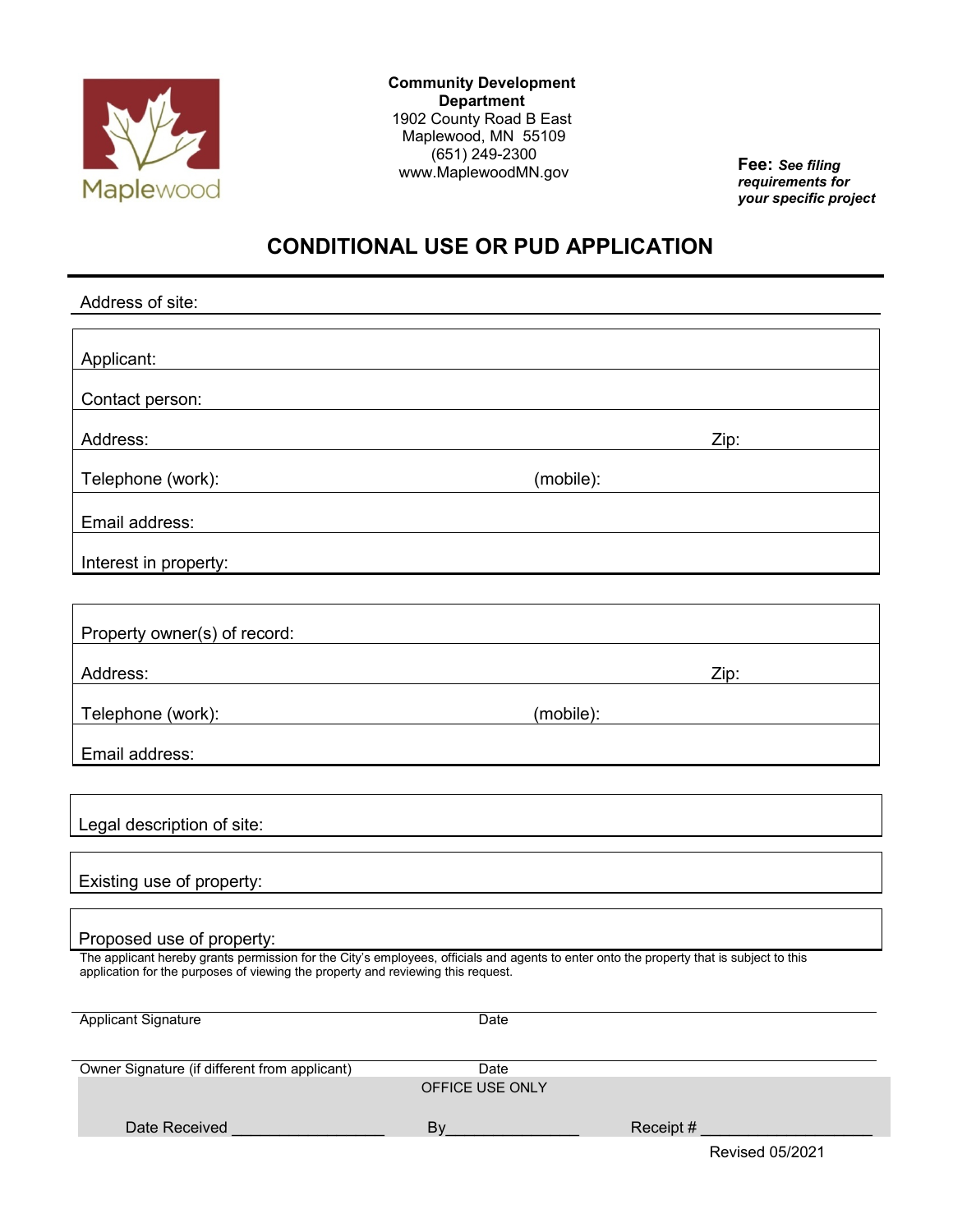## **FILING REQUIREMENTS**

You must provide all of the following items with your application:

- A Community Design Review Board application if your proposal involves any new construction or any outside additions or modifications to the building or site (except for single-family homes).
- 16 copies of a site plan 11" X 17" or larger (drawn to scale).
- A written statement describing the intended use of the property and why the City should approve your request (refer to the attached criteria). Electronic copies of written project statements or narratives.
- A list of property owners and their addresses for your site and for all properties within 500 feet. The City can provide this list upon request.
- An Adobe.pdf file of all project plans  $(8 \frac{1}{2} \times 11 \text{ m} \text{ size})$ .
- Application fees:
	- o Conditional Use Permit: \$1,650
	- o Planned Unit Development: \$2,735
	- o Conditional Use Permit Revisions: \$1,000
	- $\circ$  In addition, you must include \$46 to pay the County for recording a City resolution.
	- $\circ$  For all commercial, industrial, institutional and multiple-family sites or developments also include an additional \$200 for a city-installed site notification sign.
	- o Make your checks out to the City of Maplewood. **The application fee is non-refundable.** The recording fee is refundable if the City Council denies your application.
- Escrow fees: An engineering escrow will be required for projects that alter the existing site characteristics.
	- $\circ$  The escrow will pay for time spent reviewing plans by engineering staff. If the project proceeds to construction, the escrow will also pay for staff time spent on construction issues related to fulfilling city requirements.
	- $\circ$  The amount of the engineering escrow shall be at least \$1,000, with the total amount determined by the City's engineering department.
	- $\circ$  To determine if an engineering escrow is needed and the amount of the escrow, contact the Engineering Department at 651-249-2400.
	- $\circ$  This escrow must be paid with a separate check made payable to the City of Maplewood. Any unused escrow will be returned at project completion. The Engineering Department may waive the engineering escrow if the project does not warrant a review by engineering staff.

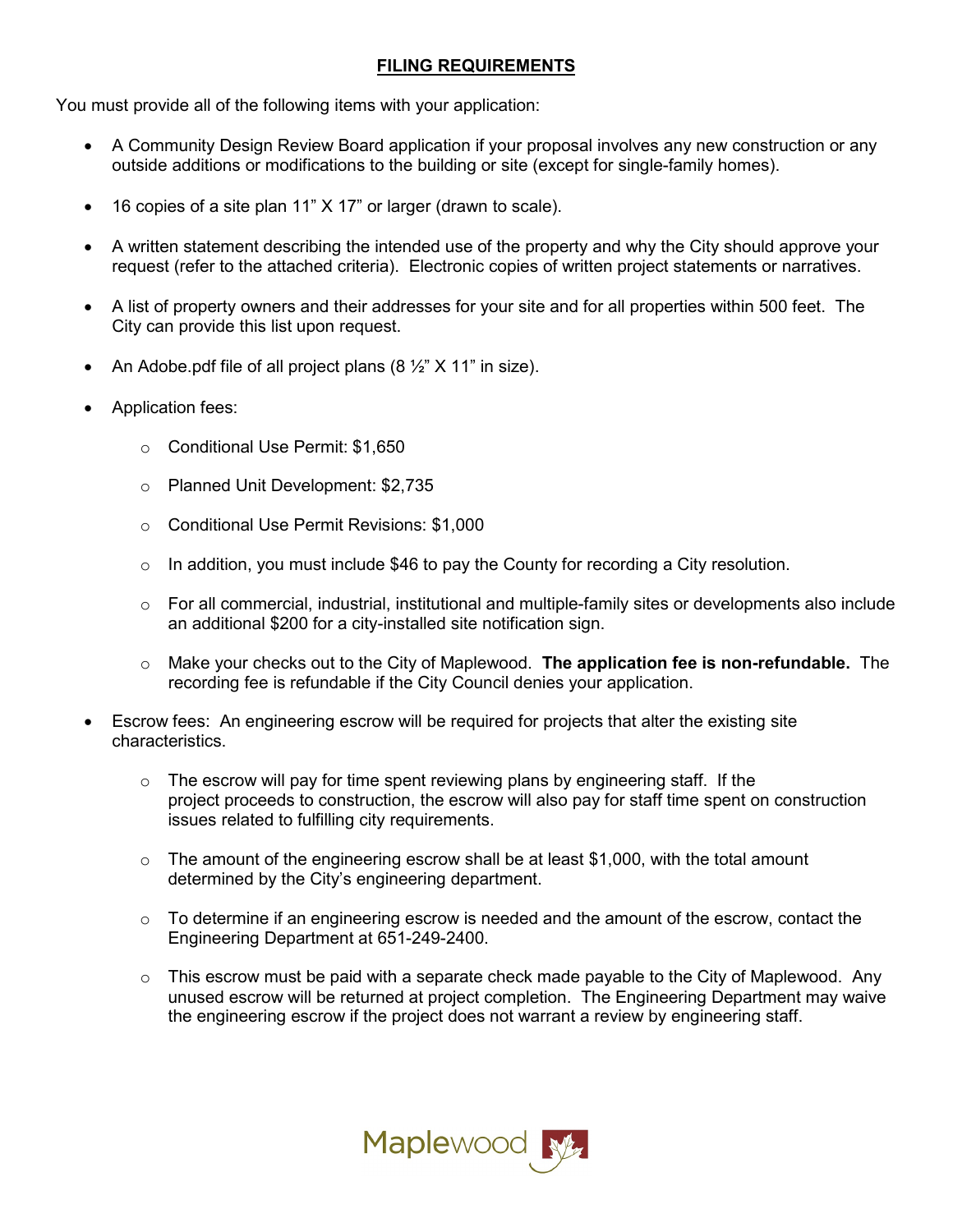- Development costs**:** Please be aware that in addition to the costs associated with getting a building permit, **the City of Maplewood also charges a fee for the following:**
	- $\circ$  Park Availability Charge (PAC) Contact the Parks Department at 651-249-2111 for this rate.
	- $\circ$  Sewer Availability Charge (SAC) Contact the Maplewood Public Works Department at 651-249-2400 for this rate.
	- o Water Availability Charge (WAC) Contact the Maplewood Public Works Department at 651- 249-2400 for this rate.

#### **NOTES**

- Try to discuss your proposal with adjacent property owners before you submit a formal application. Any conflicts that you can resolve ahead of time will make it easier and faster for the City to process your application.
- The Community Development Director may require a consultant, such as a landscape architect, forester or appraiser, to review your application. If the Director requires a consultant's review, you must provide a cash escrow to pay this fee. One of the planners will notify you if the Director requires a consultant.
- In addition to the application fee for a conditional use permit, the City shall charge a fee at the time of issuing a grading permit. This fee shall be based on the quantity of material identified in the permit.
- The proposed construction must be substantially started or the proposed use utilized within one year of Council approval or the permit shall become null and void. The Council may grant up to a one-year extension of the permit if just cause is shown. This requirement shall not apply to PUDs with a cityapproved phasing plan.
- **New personal wireless communication tower or monopole:** the applicant shall document to the city that the proposed telecommunications equipment cannot be accommodated on an existing or approved tower or commercial building within a one-half mile radius because of one or more of the following:
	- $\circ$  The planned equipment would exceed the structural capacity of the existing or approved tower or commercial building.
	- $\circ$  The planned equipment would cause interference with other existing or planned equipment at the tower or building.
	- o Existing or approved structures and commercial buildings within a one-half mile radius cannot or will not reasonably accommodate the planned equipment at a height necessary to function.
	- $\circ$  For residential district sites, the applicant must demonstrate, by providing a city-wide coverage/interference and capacity analysis, that the location of the antennas as proposed is necessary to meet the frequency reuse and spacing needs of the communication service system and to provide adequate coverage and capacity to areas that cannot be adequately served by locating the antennas in a less restrictive district or on an existing structure.
	- $\circ$  For all commercial wireless telecommunications service towers, a letter of intent committing the tower, the owner and his or her successors to allow the shared use of the tower if an additional user agrees in writing to meet reasonable terms and conditions for shared use.

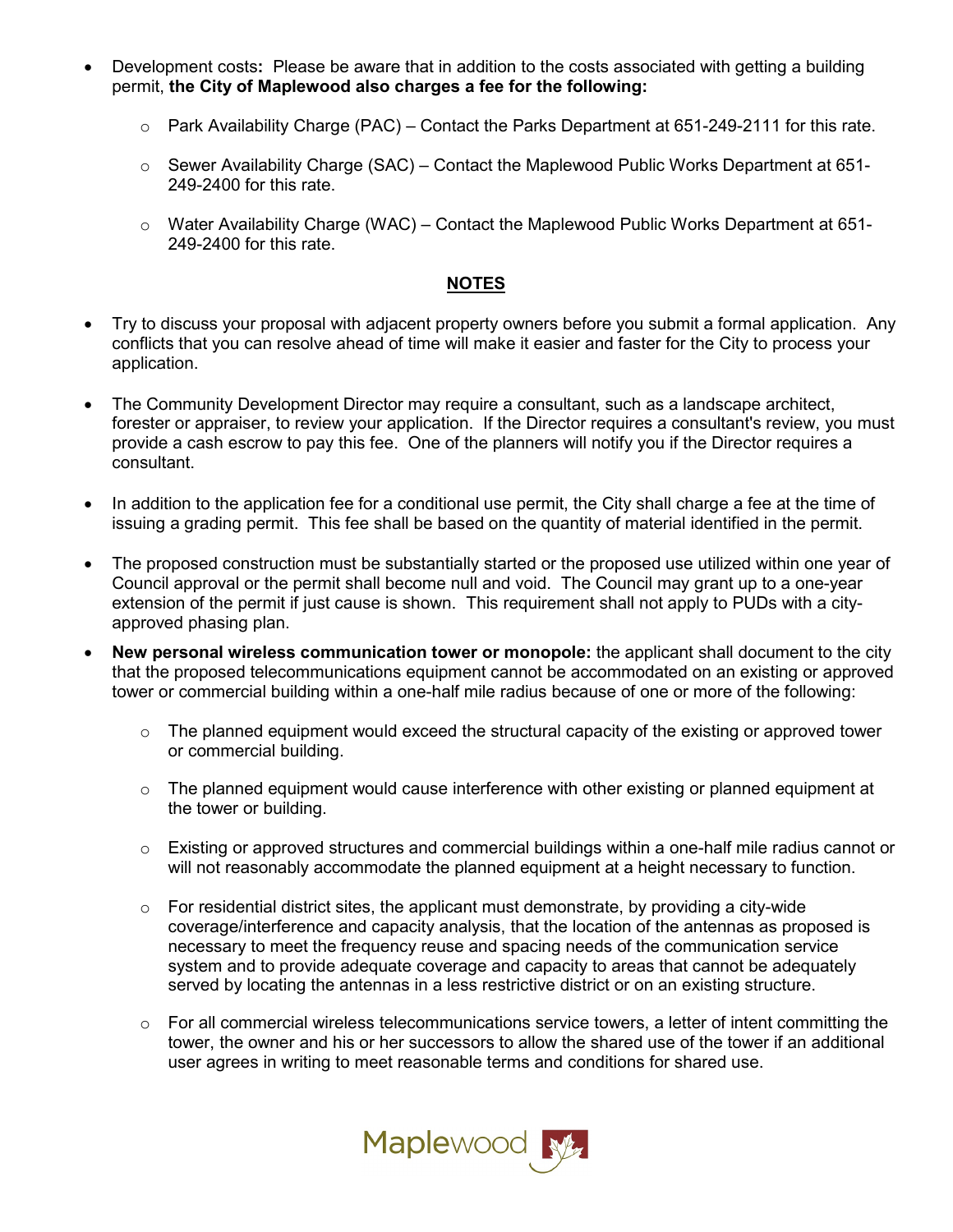## **PROCEDURE**

- Return this application to: Community Development Department 1902 County Road B East Maplewood, MN 55109
- The department staff will review the application to ensure all required information is received and notify you of additional items which may be required.
- The Community Development Director will schedule a public hearing with the Planning Commission and a meeting with the Community Design Review Board. The CDRB meets on the third Tuesday of the month at 6 p.m. The Planning Commission meets on the third Tuesday of the month at 7 p.m.
- The Commission and Board will make recommendations to the City Council.
- The Director will schedule a meeting with the City Council. The Council will then make a decision.
- Once the City considers your application(s) complete, the City's review of and the Council's action on your application(s) typically takes up to 60 days.
- City staff will notify you of all meetings.

## **CRITERIA FOR APPROVAL OF A CONDITIONAL USE PERMIT**

The City Council may approve, amend or deny a conditional use permit application, based on the following standards for approval, in addition to any standards for a specific conditional use found in the zoning ordinance:

- The use would be located, designed, maintained, constructed and operated to be in conformity with the City's comprehensive plan and Code of Ordinances.
- The use would not change the existing or planned character of the surrounding area.
- The use would not depreciate property values.
- The use would not involve any activity, process, materials, equipment or methods of operation that would be dangerous, hazardous, detrimental, disturbing, or cause a nuisance to any person or property, because of excessive noise, glare, smoke, dust, odor, fumes, water or air pollution, drainage water run-off, vibration, general unsightliness, electrical interference or other nuisances.
- The use would generate only minimal vehicular traffic on local streets and would not create traffic congestion or unsafe access on existing or proposed streets.
- The use would be served by adequate public facilities and services, including streets, police and fire protection, drainage structures, water and sewer systems, schools and parks.
- The use would not create excessive additional costs for public facilities or services.
- The use would maximize the preservation of and incorporate the site's natural and scenic features into the development design.
- The use would cause minimal adverse environmental effects.